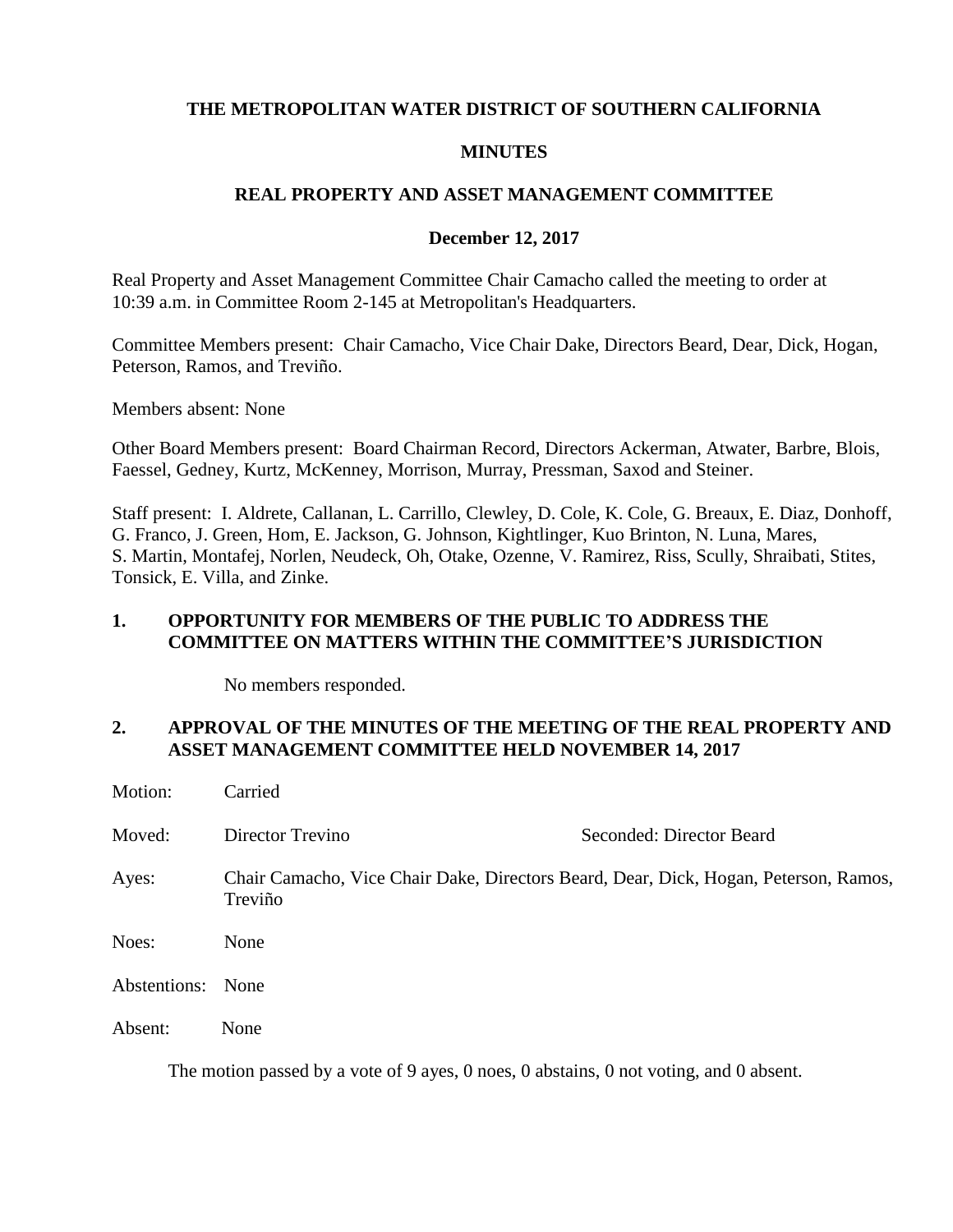## **3. CONSENT CALENDAR ITEMS – ACTION**

**7-4** Subject: Adopt CEQA determination and authorize granting a year-to-year access license to The Coachella Valley Mountains Conservancy on Metropolitan-owned property located northeast of Palm Springs, in an unincorporated portion of Riverside County.

Presented by: None

| Motion:      | Adopt CEQA determination and authorize granting a year-to-year license to The<br>Coachella Valley Mountains Conservancy. |  |
|--------------|--------------------------------------------------------------------------------------------------------------------------|--|
| Moved:       | Director Beard<br>Seconded: Director Treviño                                                                             |  |
| Ayes:        | Chair Camacho, Vice Chair Dake, Directors Beard, Dear, Dick, Hogan, Peterson,<br>Ramos, and Treviño                      |  |
| Noes:        | None                                                                                                                     |  |
| Abstentions: | None                                                                                                                     |  |
| Absent:      | None                                                                                                                     |  |

The motion passed by a vote of 9 ayes, 0 noes, 0 abstain, and 0 absent.

**7-5** Subject: Adopt CEQA determination and authorize entry permit to the city of Yorba Linda for access to Metropolitan's fee-owned property at Robert B. Diemer Water Treatment Plant.

Presented by: None

| Motion:      | Adopt CEQA determination that the proposed action has been previously<br>addressed in the certified 2016 Final EIR, Findings, SOC, and MMRP, and<br>that no further environmental analysis or documentation is required, and authorize<br>entry permit for the city of Yorba Linda to access the Diemer plant for inspections<br>under the state Municipal Storm Water Program. |                            |
|--------------|---------------------------------------------------------------------------------------------------------------------------------------------------------------------------------------------------------------------------------------------------------------------------------------------------------------------------------------------------------------------------------|----------------------------|
| Moved:       | Director Beard                                                                                                                                                                                                                                                                                                                                                                  | Seconded: Director Treviño |
| Ayes:        | Chair Camacho, Vice Chair Dake, Directors Beard, Dick, Hogan, Peterson,<br>Ramos, Treviño, and Wunderlich                                                                                                                                                                                                                                                                       |                            |
| Noes:        | None                                                                                                                                                                                                                                                                                                                                                                            |                            |
| Abstentions: | None                                                                                                                                                                                                                                                                                                                                                                            |                            |